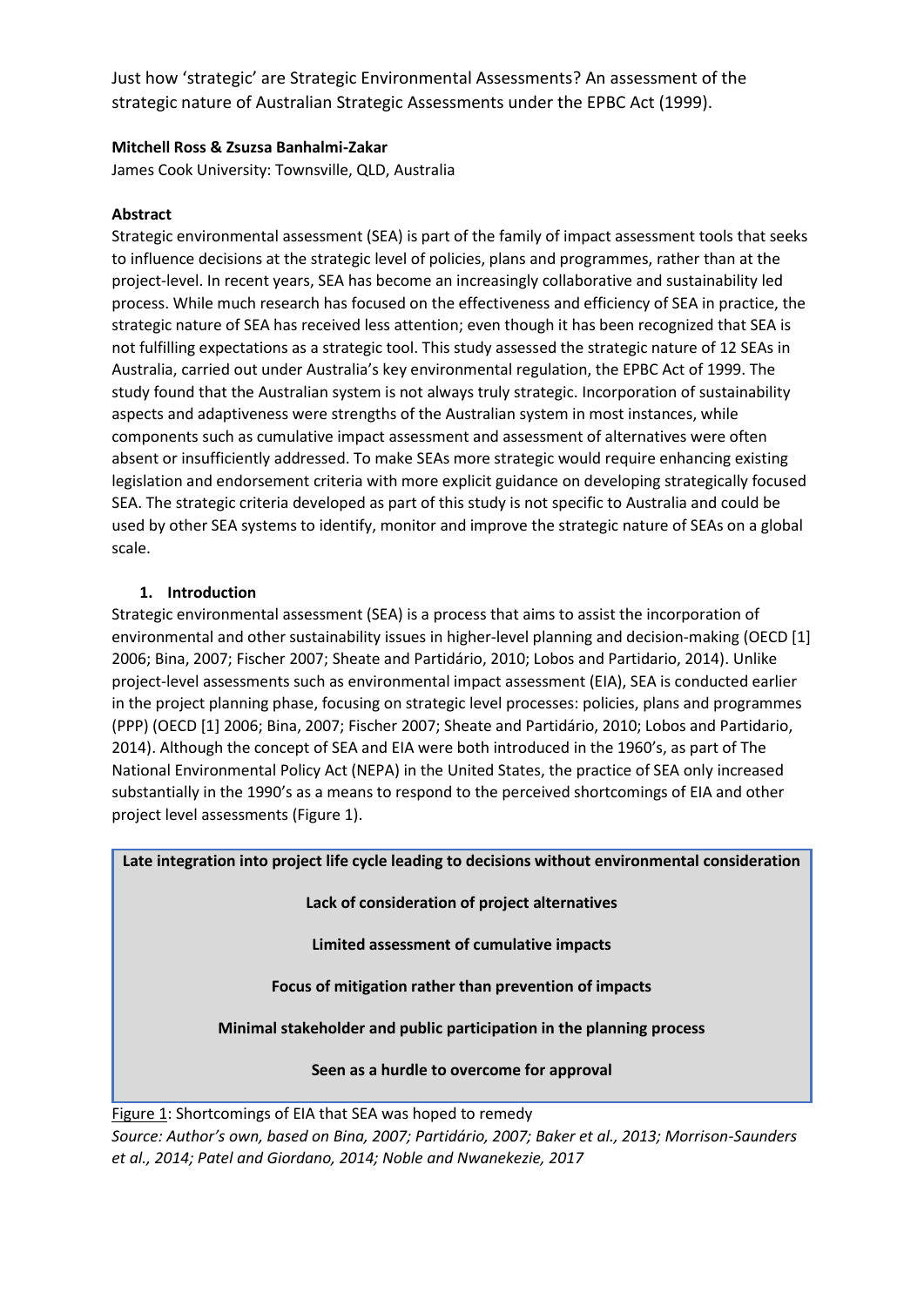# *1.1 Evolution of SEA practice*

Although the definition and application of SEA has varied since its introduction; today SEA definitions often include statements on sustainability and collaboration (Wallington, Bina and Thissen, 2007; Morrison-Saunders *et al.*, 2014; Baresi, Vella and Sipe, 2017; Cape *et al.*, 2018). For example, "SEA refers to a range of analytical and participatory approaches that aim to integrate environmental considerations into policies, plans and programmes and evaluate the inter linkages with economic and social considerations" (OECD [1] 2006). The true function and validity of SEA is still questioned by some authors; however, generally it is now widely accepted and has been incorporated into the political systems of many countries, including Australia (Banhalmi-Zakar, et.al. 2018; De Montis, Ledda and Caschili, 2016; Baresi, Vella and Sipe, 2017; Noble and Nwanekezie, 2017; Cape *et al.*, 2018; Pope *et al.*, 2018).

# *1.2 SEA in Australia*

SEA in Australia is regulated as strategic assessment (SA) under the Federal government's Environment Protection and Biodiversity Conservation Act 1999 (EPBC Act). Compared to other developed countries that have implemented SEAs since the early 2000s, Australia is a relative newcomer, having completed the first SA under the EPBC Act in 2010 (Whitehead, Kujala and Wintle, 2017; Pope *et al.*, 2018). SAs are currently undertaken voluntarily, initiated when a proponent submits a policy, plan or program proposal (Pope *et al.*, 2018). The incentive for proponents to undertake a SA is that once a strategic plan has been endorsed, future projects under the plan will only require simplified EIAs under the Act (1999) (Pope *et al.*, 2018). This is different to other SEA systems such as the EU's Strategic Environmental Assessment Directive, where SEA is obligatory when triggered in circumstances as defined by Directive 2001/42/EC, the so-called SEA Directive.

Sustainability, which includes both environmental and socio-economic factors, is a major component of Australian SAs. The guidelines on SAs clearly promote "ecologically sustainable development outcomes" (EPBC [1], 2013). A SA can only receive endorsement from the minister, if it meets the endorsement criteria set out by these guidelines and meet the specific terms of reference which are agreed upon between the proponent and the government (EPBC [1], 2013). Currently, 24 SAs are either completed or currently underway (Table 1).

| Complete                                    | Underway                                        |  |  |  |
|---------------------------------------------|-------------------------------------------------|--|--|--|
| Offshore petroleum activities in            | Strategic assessment of the National Carp       |  |  |  |
| Commonwealth waters                         | Control Plan                                    |  |  |  |
| Gungahlin                                   | Eastern Broadacre                               |  |  |  |
| Molonglo Valley Plan                        | Lower Hunter                                    |  |  |  |
| West Belconnen                              | <b>Upper Hunter</b>                             |  |  |  |
| Heathcote Ridge, West Menai                 | Offshore petroleum activities in Northern       |  |  |  |
|                                             | Territory coastal waters                        |  |  |  |
| NSW road and traffic management works       | Mount Peter Master Planned Area                 |  |  |  |
| Western Sydney growth centres               | Offshore petroleum activities in South          |  |  |  |
|                                             | Australian coastal waters                       |  |  |  |
| <b>Great Barrier Reef (Region)</b>          | Irrigation development throughout Tasmania      |  |  |  |
| Great Barrier Reef (Coastal)                |                                                 |  |  |  |
| Fire management policy                      | Solomon Heights, North Sunshine                 |  |  |  |
| <b>Midlands Water Scheme</b>                | <b>Browse Basin LNG Precinct</b>                |  |  |  |
| Melbourne's urban growth boundary           | Hamersley Iron Ore Pty Ltd (Rio Tinto) iron ore |  |  |  |
|                                             | mining in the Pilbara                           |  |  |  |
| BHP Billiton mining iron ore in the Pilbara | Perth and Peel region                           |  |  |  |
| region                                      |                                                 |  |  |  |

Table 1: List of completed and in-progress Strategic Assessments (as of 2018)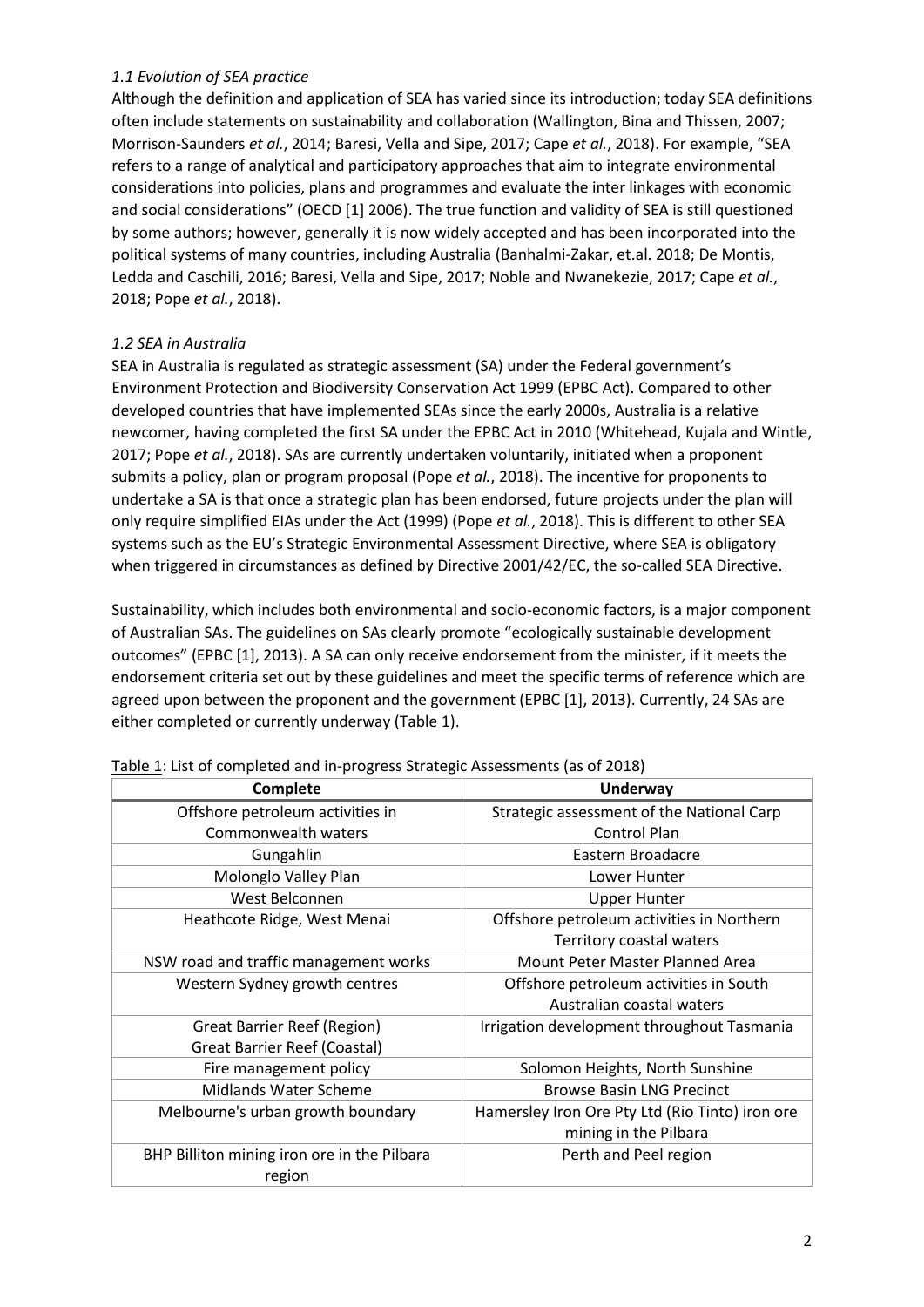Limited literature exists which assesses SEA in Australia aside from a small number of studies focusing on specific cases (Beckwith, 2012; Marsden, 2016; Whitehead, Kujala and Wintle, 2017).

#### *1.3 Developing the criteria: What makes SEAs 'strategic'?*

*Nomen est omen,* (i.e. by definition) SEAs are intended to be strategic. Strategic is defined as "relating to the identification of long-term or overall aims and interests and the means of achieving them" (Oxford Dictionary). However, assessing strategic level documents or processes does not necessarily make an assessment tool strategic and SEA has been criticised for underperforming as a strategic tool and not living up to its core *raison d'etre* (Bina, 2007; Wallington, Bina and Thissen, 2007; Bidstrup and Hansen, 2014; Baresi, Vella and Sipe, 2017). This leads to the question; what makes SEAs strategic? (which was explored at length through a literature review but is only summarised here). According to Cherp *et al.* (2007), SEA needs to allow for strategic change towards sustainable development and emphasised that it needs to produce strategically relevant knowledge through the SEA process and be communicated to all stakeholders. One clear focus of SEAs is to promote and facilitate sustainable development; therefore SEAs should identify long-term goals relating to sustainability and the means to achieve them (Wallington, Bina and Thissen, 2007). Depending on the plan, policy or program, 'long-term' could mean decades to the indefinite future (Partidário, 2007). Partidário (2007) suggests using the generational time scale to assist with meeting this requirement. 'The means to achieve these goals', relates to the way in which the decisionmaking processes of PPPs and related planning actually play out. The argument for the strategic nature of SEA can become complex because jurisdictions apply a wide range of assessment processes ranging from so-called 'pure procedural' to a 'pure transformative' approaches (Lobos and Partidario, 2014; Cape *et al.*, 2018). The procedural approach can become non-strategic because vital decisions have already been made without identification and consideration of sustainability goals (Wallington, Bina and Thissen, 2007). A Strategic SEA is one that directly influences initiatives and decisions which lead to the development of PPPs and offers choices (alternatives and analysis) (Slunge and Loayza, 2012; Noble and Nwanekezie, 2017).

Exploration of 'strategic thinking' in SEA led to the formulation of twelve, measurable criteria that were used to assess the 12 Australian SEAs against (Table 2). The criteria represent two main groups: those that relate to specific issues that need to be present, considered, or addressed in SEAs (such as the sustainability focus of the goals, the presence of cumulative impact assessment and the consideration of several alternatives), and those that are more holistic in nature and relate to the way the SEA process is conducted (such as collaboration and collection and use of strategically relevant data).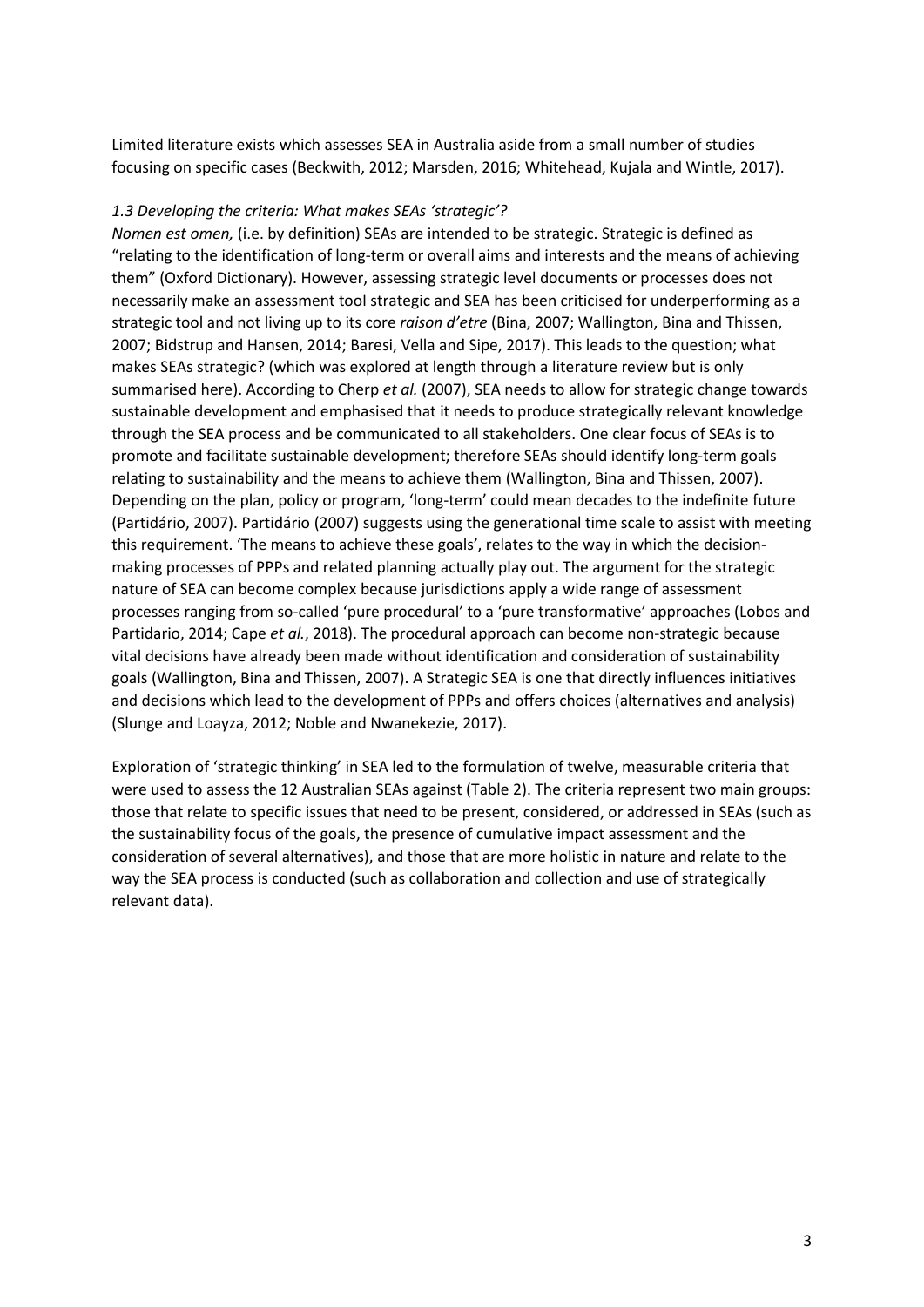| No.<br><b>Criteria</b><br><b>Explanation</b>                                                                 | <b>Reference/Source</b>                                                  |  |  |
|--------------------------------------------------------------------------------------------------------------|--------------------------------------------------------------------------|--|--|
| Goals focus on<br>SEA goals should focus on all aspects of<br>1                                              | (Partidário, 2007; Wallington, Bina                                      |  |  |
| sustainability<br>sustainability (environmental, social &                                                    | and Thissen, 2007; Lobos and                                             |  |  |
| economic)                                                                                                    | Partidario, 2014; Cape et al., 2018)                                     |  |  |
| Collection of sustainability relevant<br>$\mathbf{2}$<br><b>Strategically relevant</b>                       | (Lin et al., 2006; Partidário, 2007;                                     |  |  |
| data collection<br>baseline data and other information (to                                                   | Cape et al., 2018)                                                       |  |  |
| allow for consideration of alternatives and                                                                  |                                                                          |  |  |
| appropriate decision making)<br>3<br><b>Strategic spatial scale</b><br>Should be appropriate for the type of | (Fischer, 2007; Partidário, 2007;                                        |  |  |
| and prioritisation<br>project (localised - global) and adequately                                            | González et al., 2011; Baresi, Vella                                     |  |  |
| assessed<br>process                                                                                          | and Sipe, 2017; Torrieri and Bata,                                       |  |  |
|                                                                                                              | 2017; Ustaoglu et al., 2017;                                             |  |  |
|                                                                                                              | Whitehead, Kujala and Wintle,                                            |  |  |
| Strategic assessment time scale should be<br>4<br><b>Strategic time scale</b>                                | 2017)<br>(Partidário, 2007; Lamorgese and                                |  |  |
| multi-generational                                                                                           | Geneletti, 2013; Noble and                                               |  |  |
|                                                                                                              | Nwanekezie, 2017)                                                        |  |  |
| 5<br><b>Future generation</b><br>Should assess long-term considerations                                      | (Partidário, 2007; Lamorgese and                                         |  |  |
| consideration<br>(sustainability focussed)                                                                   | Geneletti, 2013; Noble and                                               |  |  |
| Cumulative impact assessment must be<br>6                                                                    | Nwanekezie, 2017)<br>(Cooper and Sheate, 2004;                           |  |  |
| <b>Cumulative impact</b><br>involved<br>assessment                                                           | Whitehead, Kujala and Wintle,                                            |  |  |
|                                                                                                              | 2017)                                                                    |  |  |
| $\overline{\mathbf{z}}$<br><b>Assessment of</b><br>SEA should assess all possible alternatives               | (Wallington, Bina and Thissen,                                           |  |  |
| <b>Alternatives</b><br>without predisposed biased for a specific                                             | 2007; Du et al., 2012; Slunge and                                        |  |  |
| option. Assessment should be future-<br>orientated and include multidimensional                              | Loayza, 2012; Noble and<br>Nwanekezie, 2017)                             |  |  |
| analysis.                                                                                                    |                                                                          |  |  |
| <b>Adaptive process that</b><br>SEA should be capable of adapting to<br>8                                    | (Chaker et al., 2006; Onyango and                                        |  |  |
| unforeseen changes/effects and consider<br>address uncertainties                                             | Schmidt, 2007)                                                           |  |  |
| all relevant uncertainties                                                                                   |                                                                          |  |  |
| Entire SEA process should be collaborative<br>9<br><b>Collaborative process</b>                              | (Fischer, 2007; Wallington, Bina and                                     |  |  |
| with active participation and knowledge<br>sharing between all relevant stakeholders                         | Thissen, 2007; Partidario and<br>Sheate, 2013; Cape et al., 2018)        |  |  |
| Use of tools/methods<br>To adequately assess aspects of<br>10                                                | (Finnveden et al., 2003; Lin et al.,                                     |  |  |
| to enhance<br>sustainability and their relationships with                                                    | 2006; Wallington, Bina and Thissen,                                      |  |  |
| sustainability analysis<br>each other, appropriate tools or methods                                          | 2007; Baker et al., 2013; Honrado et                                     |  |  |
| and decision making<br>should be utilised, such as; ecosystem                                                | al., 2013; Kumar, Esen and Yashiro,                                      |  |  |
| services assessment, cost-benefit impact<br>matrices, life-cycle assessment and others                       | 2013; Bidstrup, 2015; Nieminen and<br>Hyytinen, 2015; Torrieri and Bata, |  |  |
|                                                                                                              | 2017; Wu and Ma, 2018)                                                   |  |  |
| <b>Sustainability in the</b><br>Decision making should be based on<br>11                                     | (Fischer, 2007; Kørnøv, 2009;                                            |  |  |
| decision-making<br>sustainable development                                                                   | Torrieri and Bata, 2017)                                                 |  |  |
| 12<br>SEA should aid in the decision making<br><b>Strategically</b>                                          | (João, 2007; Partidário, 2007)                                           |  |  |
| appropriate<br>(screening and scoping) of PPPs - not                                                         |                                                                          |  |  |
| decisional time scale<br>simply support an existing decision                                                 |                                                                          |  |  |

Table 2: Criteria used to assess the strategic nature of SEA, with explanation and sources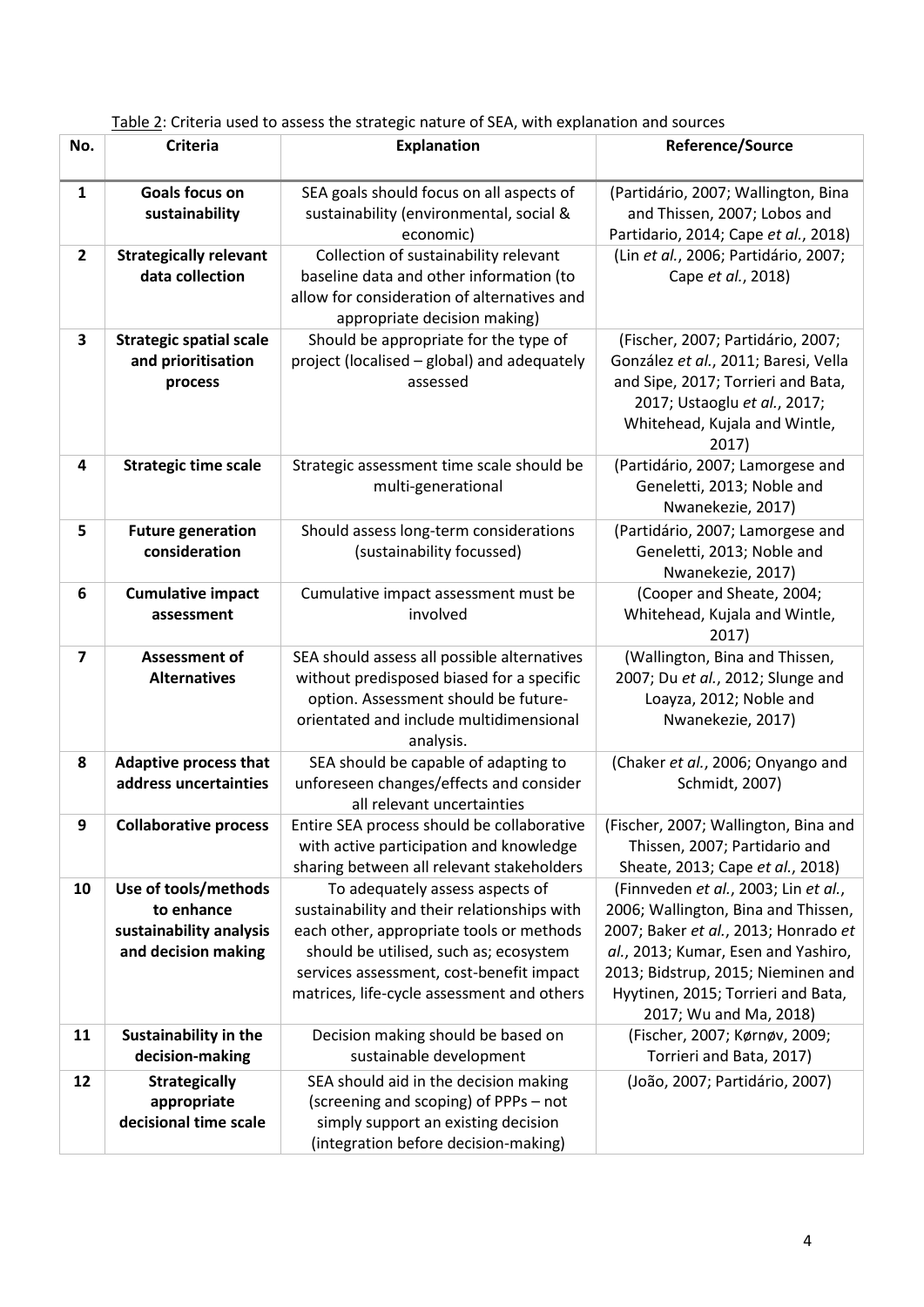# **2. Methodology**

All 12 completed Australian SAs were evaluated against the strategic criteria in Table 2. Only completed SAs could be evaluated because these had all the documentation necessary to carry out the assessment (the Gungahlin SA was excluded as some documentation related to this proposal was not published online). At least seven different documentation are completed as part of the SA process under the EPBC Act (1999). These documents are publicly accessible and were downloaded from the Australian Government's Strategic Assessment website or relevant state government website. Key features of the 12 SAs are presented (Table 3).

| <b>Strategic Assessment</b>                        | <b>Jurisdiction</b> | <b>Year Begin</b> | <b>Year End</b> | <b>PPP</b> | <b>Sector</b>               |
|----------------------------------------------------|---------------------|-------------------|-----------------|------------|-----------------------------|
| <b>Molonglo Valley Plan</b>                        | <b>ACT</b>          | 2010              | 2011            | Plan       | Urban<br>Development        |
| <b>West Belconnen</b>                              | ACT&NSW             | 2014              | 2017            | Programme  | Urban<br>Development        |
| <b>Offshore Petroleum</b>                          | National            | 2013              | 2014            | Programme  | Mining                      |
| <b>Road and Traffic</b><br><b>Management</b>       | <b>NSW</b>          | 2014              | 2015            | Programme  | Infrastructure              |
| <b>Western Sydney</b><br><b>Growth Centres</b>     | <b>NSW</b>          | 2009              | 2011            | Programme  | Urban<br>Development        |
| <b>Heathcote Ridge</b>                             | <b>NSW</b>          | 2011              | 2013            | Programme  | Urban<br>Development        |
| <b>Great Barrier Reef</b><br>Coastal               | QLD                 | 2012              | 2014            | Programme  | Environmental<br>Management |
| <b>Great Barrier Reef</b><br><b>Region</b>         | <b>QLD</b>          | 2012              | 2014            | Programme  | Environmental<br>Management |
| <b>Fire Management</b><br><b>Policy</b>            | SA                  | 2012              | 2014            | Policy     | Environmental<br>Management |
| <b>Midlands Water</b><br><b>Scheme</b>             | <b>TAS</b>          | 2010              | 2011            | Programme  | Environmental<br>Management |
| <b>Melbourne's Urban</b><br><b>Growth Boundary</b> | <b>VIC</b>          | 2009              | 2010            | Programme  | Urban<br>Development        |
| <b>BHP Billiton Mining</b><br><b>Iron Ore</b>      | <b>WA</b>           | 2012              | 2017            | Programme  | Mining                      |

Table 3: Key features of the SAs that were assessed against the strategic criteria

The 12 SAs in Table 3 represent every State jurisdiction in Australia, except the Northern Territory. Most assessments were completed at the programme level.

Assessment against the strategic criteria was completed after the criteria were refined, based on input from an international SEA academic expert and an Australian SA practitioner who led the SA processes under the EPBC Act (1999). Then a pilot run of two randomly selected SAs was performed (Offshore Petroleum Activities and Molonglo Valley Plan). The pilot runs were successful and resulted in no further changes to the criteria. The documents were searched for terms such as; 'cumulative impact assessment', 'sustainability', 'alternatives' and 'generation', which related directly to criteria. Context of each term was examined to ensure it was relevant and no content was missed. As some documents were over 100 pages long, all documentation for an individual SA was assessed in one session to maximise data retention. SAs were evaluated against five different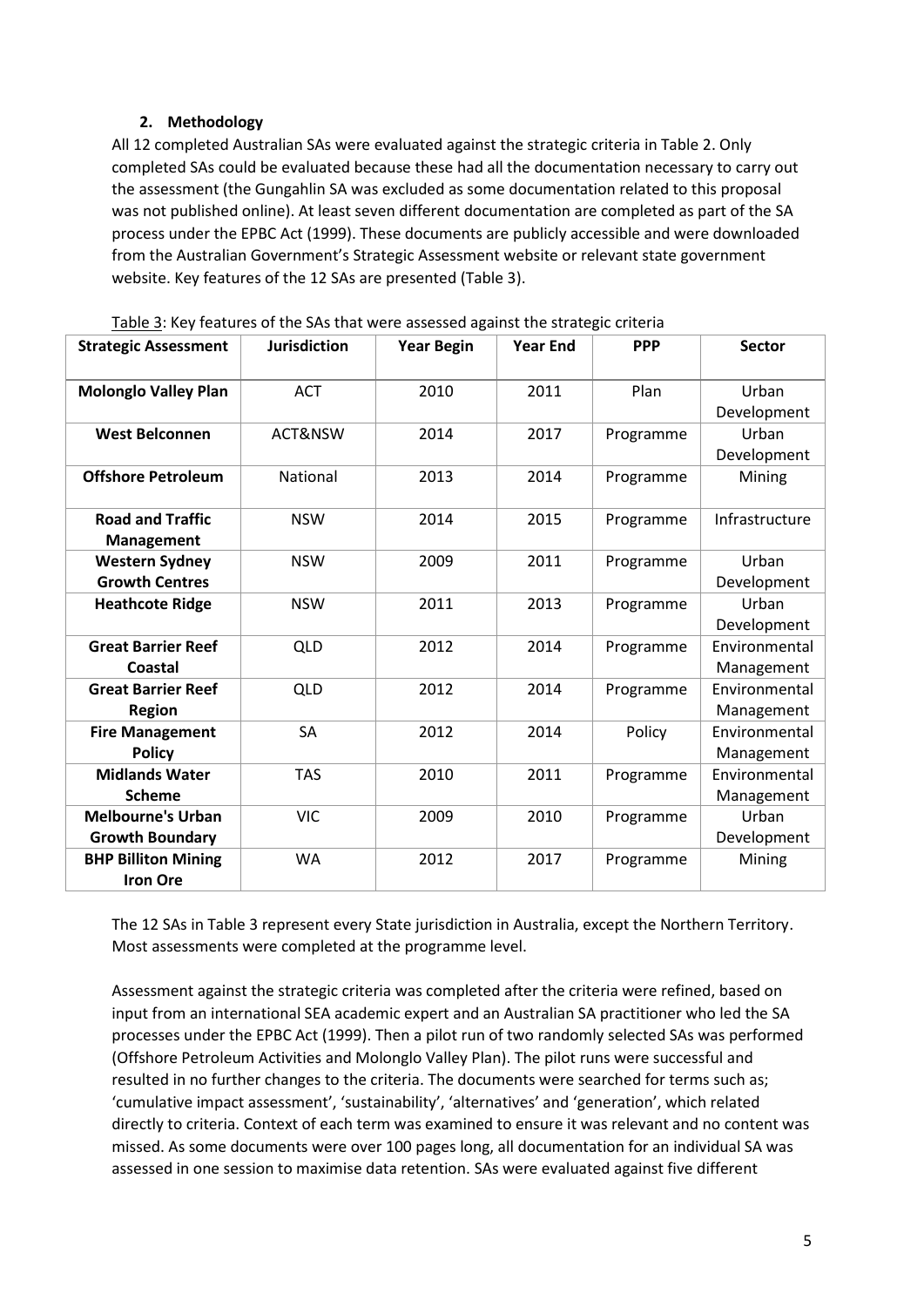categories ranging from 'not present/cannot determine', to 'weak', 'good' and 'best practice'. To assist with assigning SAs into the correct category, a series of descriptors were developed. For example, for criteria 1, 'Goals focus on sustainability ', if an SA did not state its goals, it was assessed as belonging to the 'cannot determine' category, if goals were formulated, but did not address sustainability (implicitly or explicitly) it was categories as 'not present', if it only referred to just one or two components of sustainability it was deemed 'weak', and so forth.

The analyses performed were deemed the most appropriate, given the research aims and small sample size. Frequencies of each criterion's performance across the SAs was calculated to determine the overall presence of each criteria category. All statistical analysis was performed in IBM SPSS Statistics 25.0. Figures were produced using Microsoft Office Excel 365.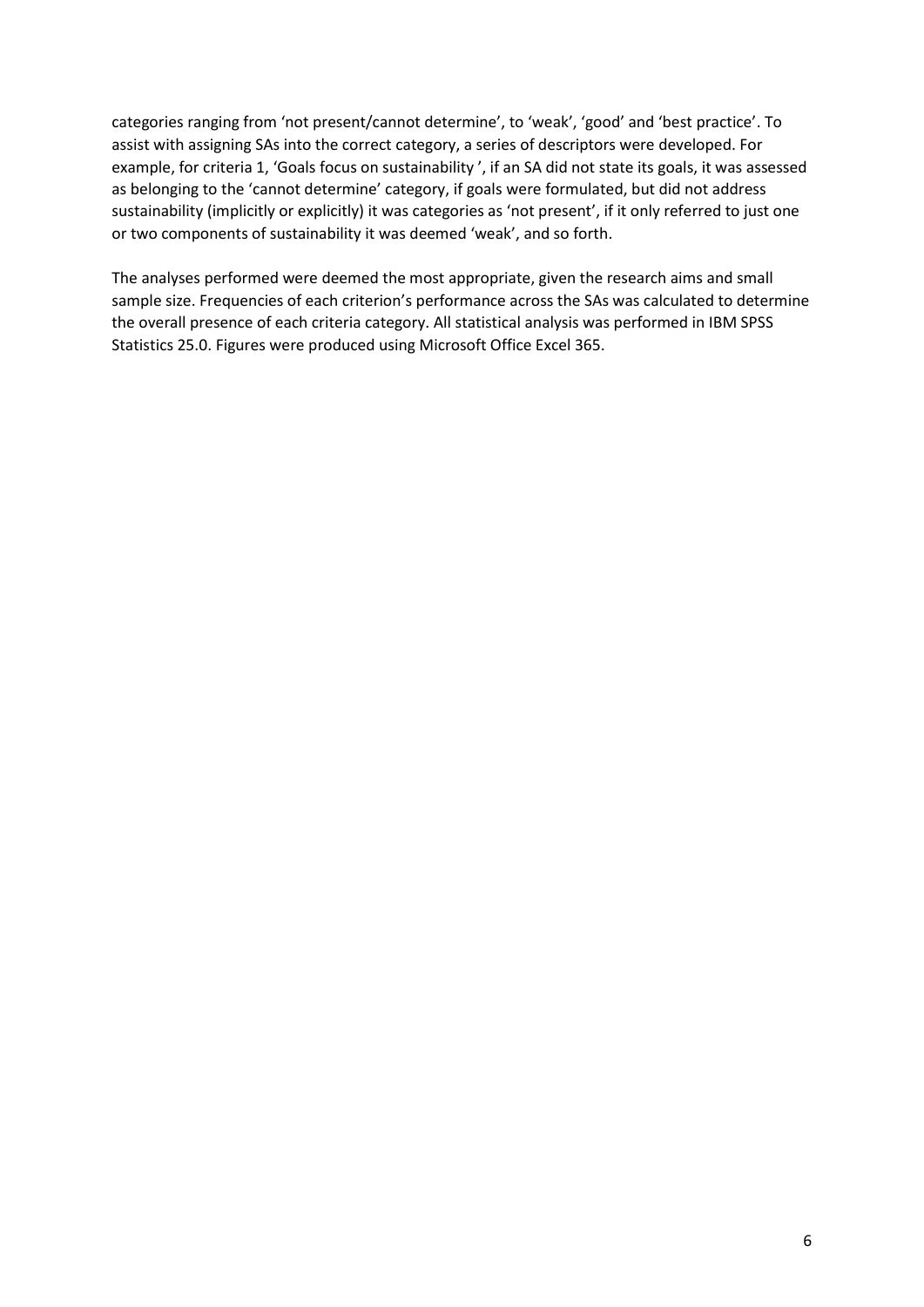### **3. Results: Performance of SAs against strategic criteria**

The strategic nature of the 12 SAs varied widely, ranging from exhibiting 'best practice' in some instances to 'not present/cannot determine' (Figure 2). The 12 SAs performed best against the criteria for 'SEA goals focus on sustainability' and 'strategically relevant data collection' (Figure 2).



Figure 2: Summary of the results showing how each SA performed against the 12 strategic criteria, where red = not present/cannot determine, yellow = weak; blue = good and green = best practice.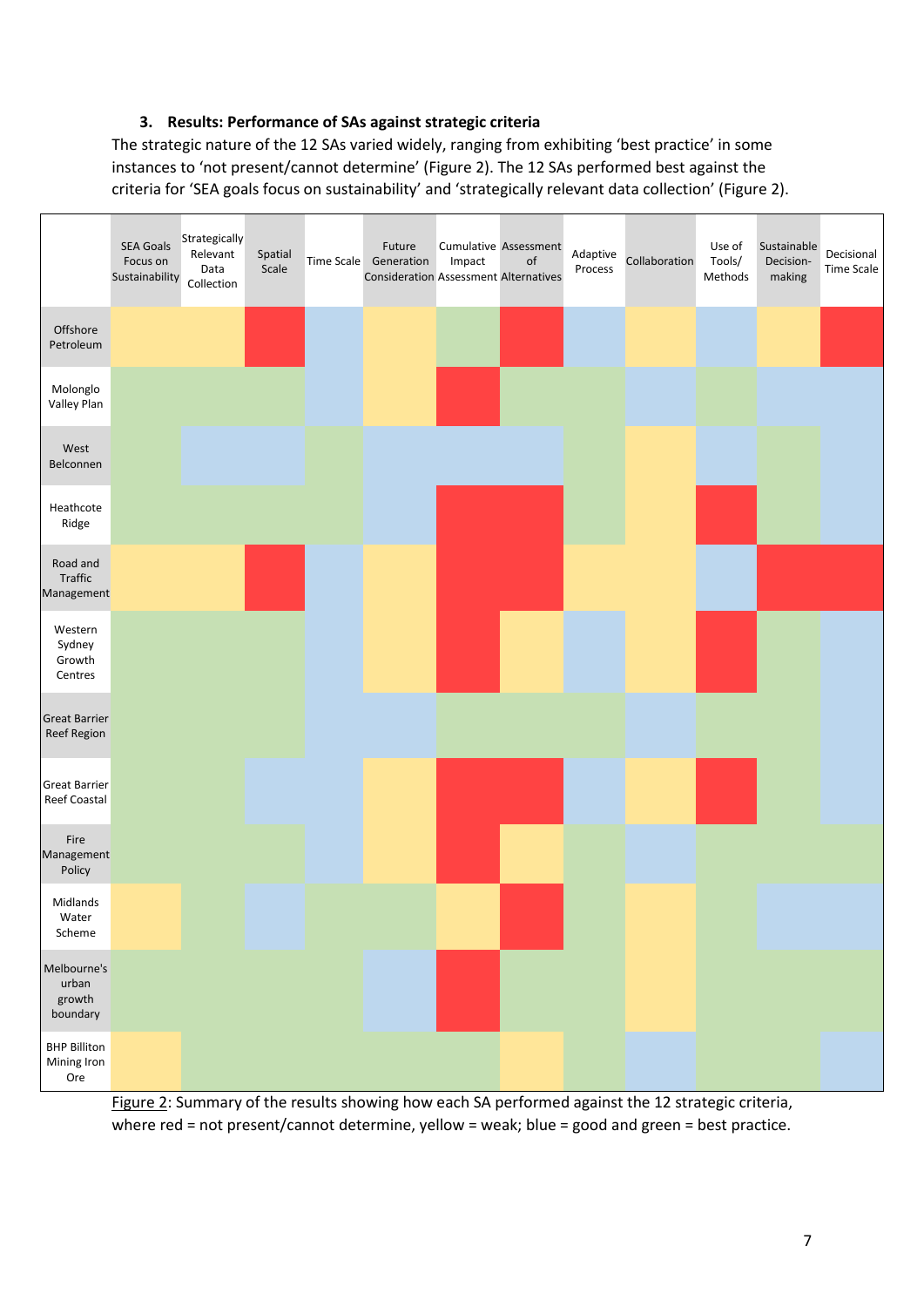There was high variation among SAs in meeting the criteria (Figure 3). 'Strategically relevant data collection' had the highest frequency of 'best practice' (9 SAs) while SAs performed most poorly against the requirement for 'Cumulative Impact Assessment' (CIA), which had the highest frequency of 'not present/cannot determine' (in 7 SAs) and 'assessment of alternatives' (in 5 SAs). Elements of 'future generation consideration' and collaboration was most commonly 'weak' (in 6 and 8 SAs respectively); while 'time scale' and 'decisional time scale' received scores of 'good' most frequently (7 and 8 SAs respectively). Some criteria exhibited more variation than others. For example, CIA and 'sustainable decision-making' had a large variation in performance; whereas 'SEA goals focus on sustainability' only had 'best practice' and 'weak', while 'collaboration' only had 'weak' or 'good'. 'SEA goals focus on sustainability' was the only criteria that lacked transitional performance between 'weak' and 'best practice' and was the only criteria with no 'good' performance present (Figure 3). 'Best practice' occurred in all criteria except 'collaboration', while 'weak' occurred in all except three (spatial scale, use of tools/methods and decisional time scale) (Figure 3). 'Not present/cannot determine' only occurred in half of all criteria (Figure 3).



Figure 3: Frequency of each category for individual criteria across all 12 SAs, where red = not present/cannot determine, yellow = weak; blue = good and green = best practice.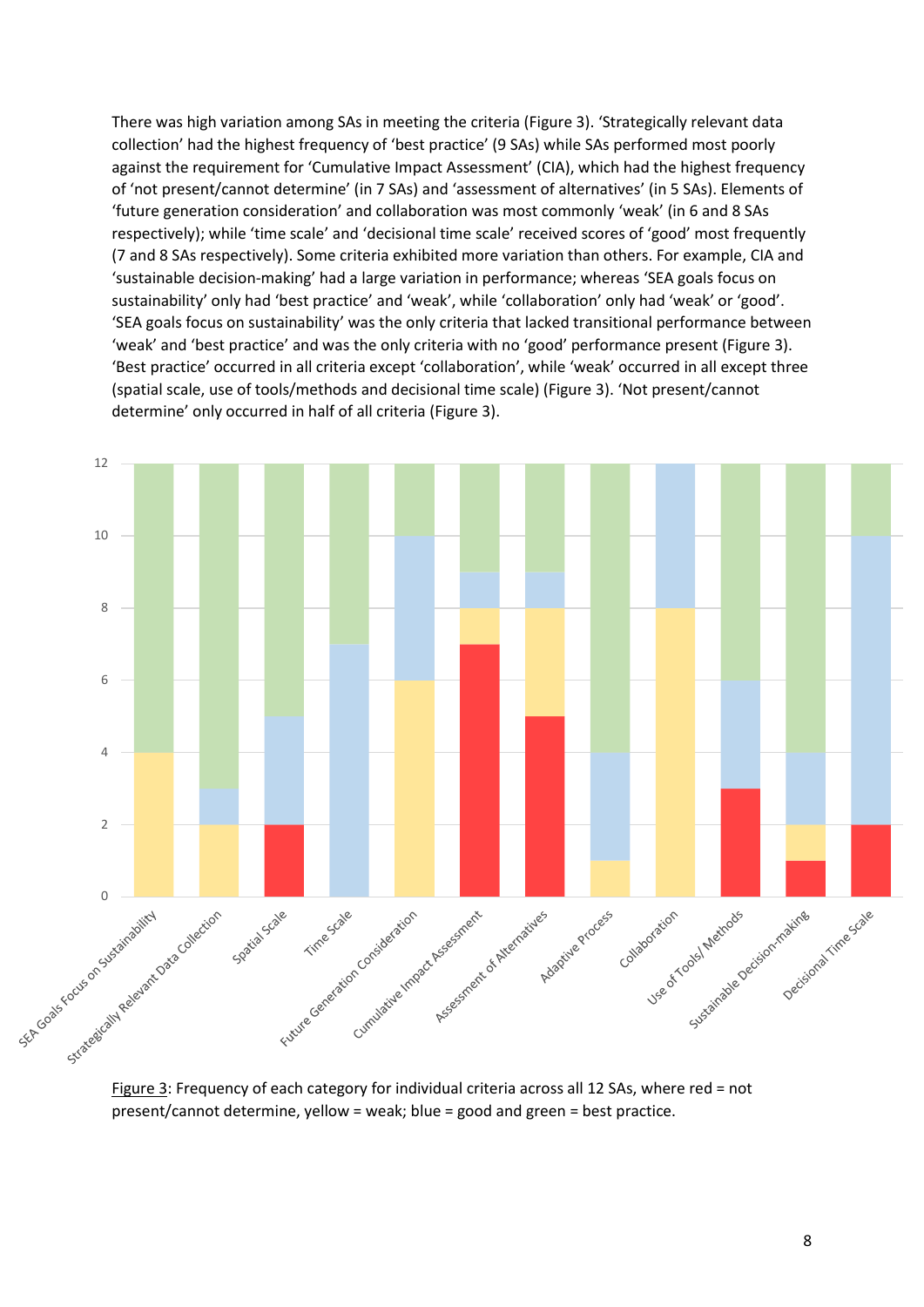#### **4. Discussion**

# *4.1 Strengths and weaknesses of SAs in terms of being strategic*

Since all Strategic Assessments in Australia are undertaken under the EPBC Act (1999); it would be reasonable to expect that the 12 SAs performed similarly against the strategic criteria. In other words, the overarching direction and strategic nature of all Australian SAs should exhibit similar characteristics. This is because the way in which SAs are conducted is prescribed in the legislation and follows the guidance document (EPBC [1] & [2] 2013). Yet the results indicate that strategic performance of SAs exhibit a large amount of variation both in terms of specific components and overall processes.

Overall, SAs scored best against criteria relating to sustainability. Notably, most SAs were rated 'best practice' against the criterion 'goals focus on sustainability'. This is not surprising given that sustainable development is at the heart of SEA worldwide, including in the Australian system. Four SAs were still scored 'weak' because their goals focussed mainly on environment and failed to integrate the other two aspects of sustainability; namely social and economic factors. This is despite the guidelines on SAs where the three pillars of sustainability must be considered as part of ecologically sustainable development ((EPBC [1] 2013). The results are supported by a study of the SA of the Kimberley Liquefied Natural Gas Precinct by O'Faircheallaigh (2015), which also found a lack of adherence to the three pillars, which suggests that fulfilling these principles through the entire process is difficult.

The criterion measuring how strategically relevant the data collection process was, received the highest amount of 'best practice' scores. This criterion relates to collecting adequate baseline data for all aspects of sustainability. Best practice performance of SAs reflects Australia's long tradition of environmental science and management, and well-developed data collection, storage and visualisation systems. The criteria 'sustainable decision-making' and 'time scale' were also often assessed as 'good' or 'best practice'. 'Sustainable decision-making' is strongly linked to the concept of ecologically sustainable development, which is central to the EPBC Act (1999) and has been prevalent in impact assessment practice for nearly two decades. A key strength of the Australian system is its adequate consideration of 'time scale'. All SAs considered timeframes of at least one generation, making 'time scale' the only criterion where none of the SAs were scored as 'not present/cannot determine' or 'weak'. At the same time, not many SAs scored high against the criterion on consideration of future generations. This criterion assesses whether value is actually given to future generations. We found that half of the SAs performed 'weak' here because they did not explain the value of, or ways to achieve intergenerational equity. In contrast, other SAs with 'good' or 'best practice' scores described the value for future generations and how intergenerational equity will be ensured.

Criteria relating to several tools, techniques, methods and assessments including Cumulative Impact Assessment' (CIA), 'assessment of alternatives' and 'collaboration', were 'not present' or 'weak' in SAs. The SA guidance document specifically states that cumulative impacts relating to EBPC Act triggers should be considered or described and analysed in SAs. Yet several SAs did not have a CIA, such as the Molonglo Valley Plan; even though it was required in the Terms of Reference (2010, pg.10). Assessment of cumulative impacts was one of the problems of EIA that SEA was supposed to remedy (Banhalmi-Zakar et al. 2018; Bina, 2007; Noble and Nwanekezie, 2017). How PPPs can continue to be endorsed in the absence of CIA in Australia remains a key weakness of the Australian SA process. 'Collaboration' was addressed by SAs but only to a limited extent. The minimum requirement for public engagement within the EPBC Act (1999) is consultation, which refers to the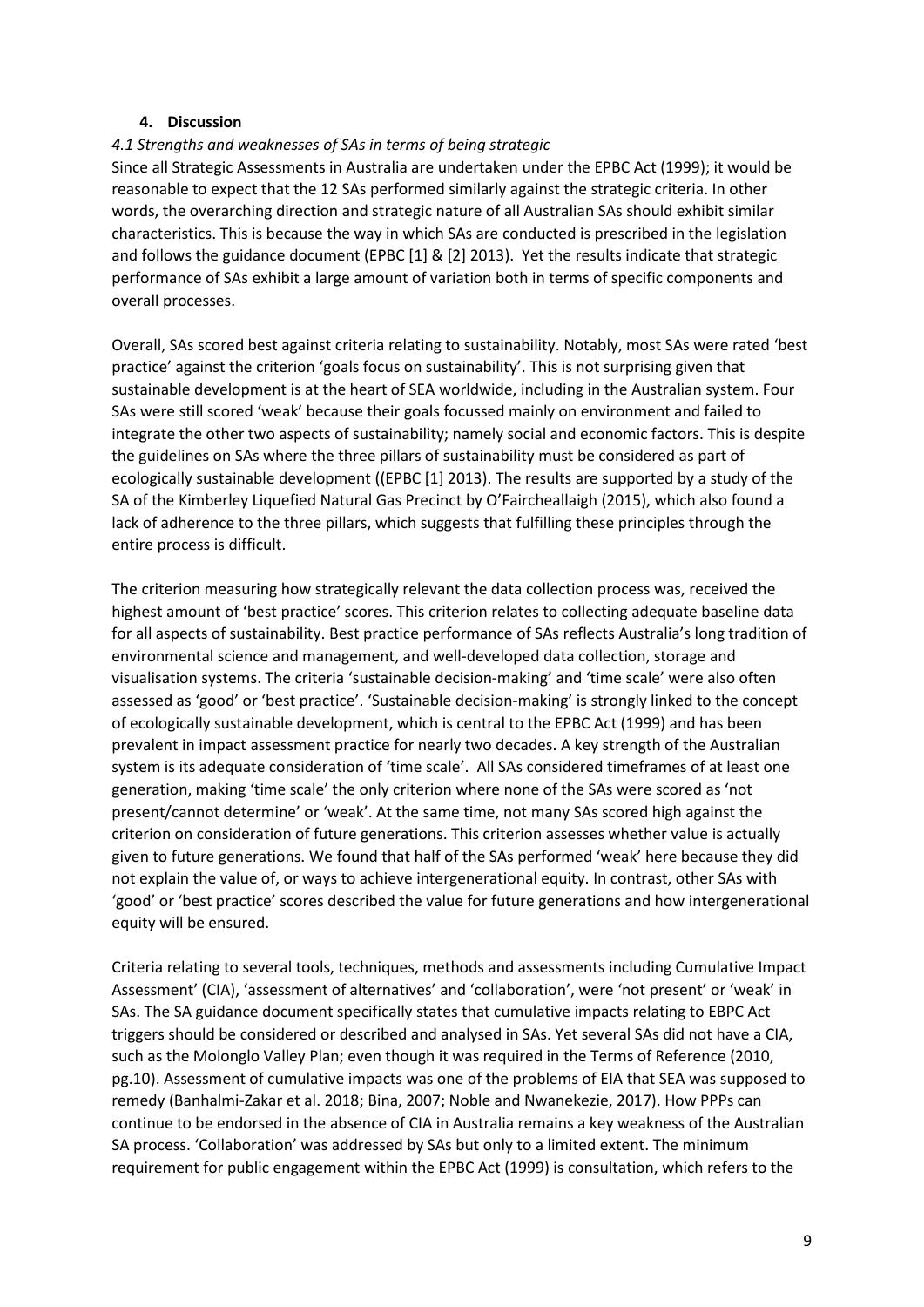release of a draft report to the public for comments. All SAs met this legislative requirement. Only four SAs (Molonglo Valley Plan SA, Great Barrier Reef Region SA, Fire Management Policy SA and BHP Billiton SA) went beyond the minimum requirement to demonstrate 'good' collaboration. This indicates that proponents tend to strive for meeting only the minimum requirements and hence, it would be important for the legislation and guidance on SAs to advocate for higher standards that are truly collaborative.

The 'adaptive process' criterion was one of the most frequent criteria to perform at 'best practice' with most SAs scoring 'good'. Adaptiveness is vital for strategy as it influences the PPPs ability to achieve long term goals (Chaker *et al.*, 2006; Onyango, 2016). High performance is attributed to the focus of adaptive management in the EPBC Act (1999), which is required for endorsement under the ToR.

# *4.4 Limitations*

Due to the relatively recent implementation of SEA in Australia, only a limited number of complete SAs were available for assessment. This made it impossible to test against variation by jurisdiction, sector, PPP, or trends over time in a meaningful way. Future studies could perhaps investigate such trends once currently incomplete assessments are completed. Another limitation was the transparency of the assessment process. We assessed the SAs using all available documentation; however, there is no information about what may have occurred 'behind the scenes' as such deliberations are excluded from the documentation. Political influence, discussions between stakeholders and considerations of potential alternatives are just some examples of what may have been omitted from or not within the scope of the documentation (Petts, 2004; Wallington, Bina and Thissen, 2007; O'Faircheallaigh, 2015). Future studies could include interviews with SA practitioners or consultants involved in developing SA documentations and decisions. We were also unable to evaluate the actual performance of PPPs upon endorsement (approval). Similarly to EIA, SEA is a predictive tool, therefore the actual performance of the PPP will likely vary to some extent from what is described in the documentation. Future studies could utilise monitoring reports, audits and interviews to evaluate the performance of SAs against the strategic criteria.

#### **5. Conclusion**

This research provided a systematic and comprehensive analysis of how strategic Australian Strategic Assessment processes are. To date, this is the first attempt at such an analysis in Australia and may well be the first in any jurisdiction. A set of criteria was developed based on international SEA literature to assess the extent to which strategic thinking was evident in SEA documentation. The criteria are not unique to the Australian SEA system, rather, it is generic and could be applied to any SEA. It reflects current understanding of SEA theory and practice, therefore it could and should evolve over time.

The evaluation of the 12 Australian SAs reveals a high level of variation in terms of exhibiting strategic characteristics. The number of SAs evaluated was too small to test for or detect any trends, such as whether differences were attributable to geography (i.e. different State that SAs were proposed in), time, length of the SA process and whether the SA was for a plan, policy or programme.

The results point to the need to improve legislation, guidance and monitoring of the performance of SEA in Australia. In some aspects the Australian system lacks the connection between theoretical goals and implementation, as revealed by the difference between performance of fulfilling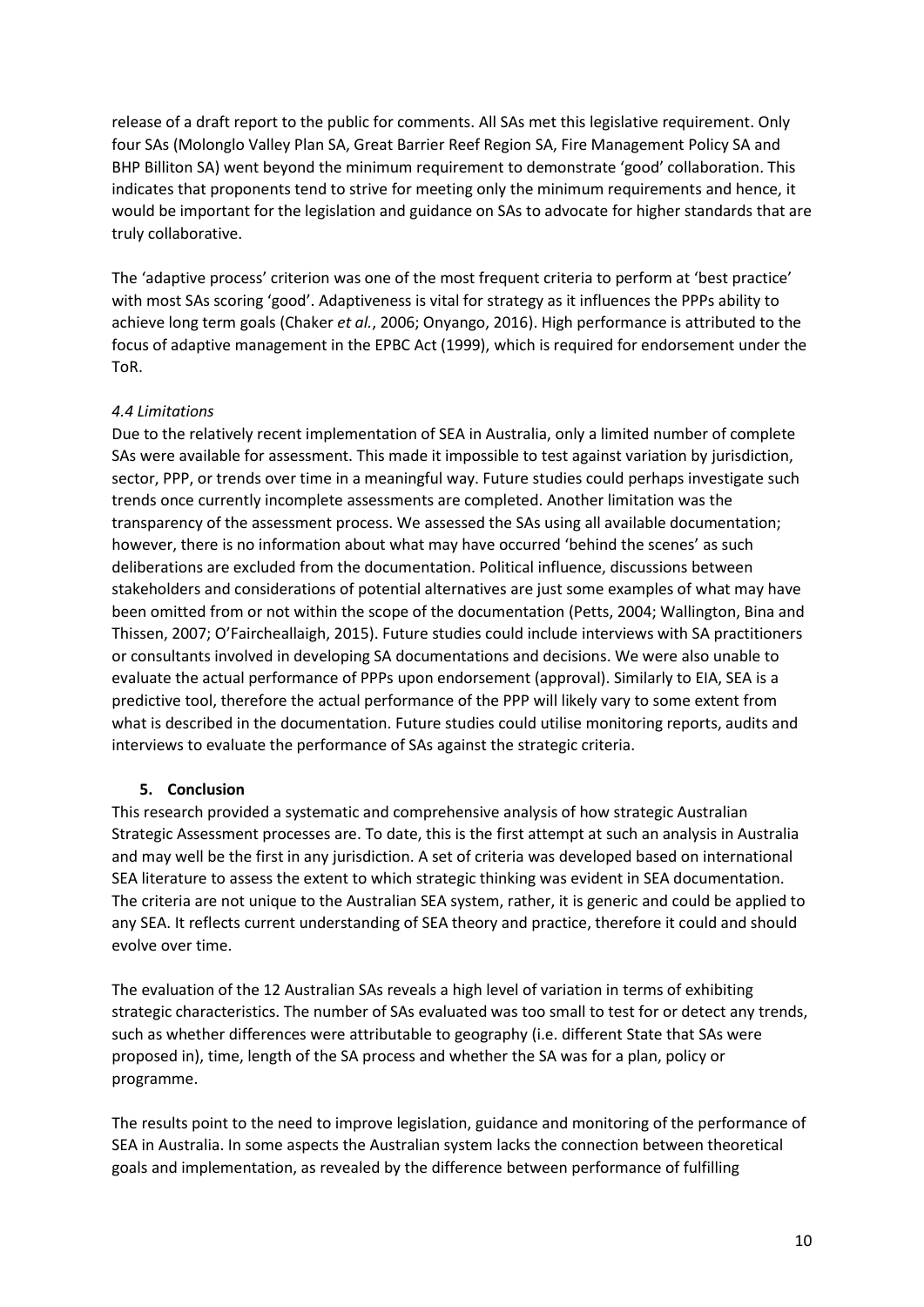sustainability criteria even though sustainability (specifically ESD) is at the core of Australian SA (EPBC [1] 2013). Ambiguity and lack of legislation have been described as key issues with global practice of SEA (Baker *et al.*, 2013; Patel and Giordano, 2014). Legislation and frameworks need to be developed based on the regional context of an area where individual governments are responsible for connecting SEA's theoretical goals with its implementation (Baresi, Vella and Sipe, 2017).

Once way to remedy the shortcomings of SAs is to make the endorsement criteria and guidance documents more explicit, to ensure consistency. A study of SEA in Europe revealed that the key requirements for effective guidelines include: implementation at the earliest possible time in the decision-making process, collaboration, formation of viable alternatives, and effective monitoring strategies (De Montis, Ledda and Caschili, 2016). Although this study focuses on effectiveness overall, not strategy *per se*, the core ideas are the same.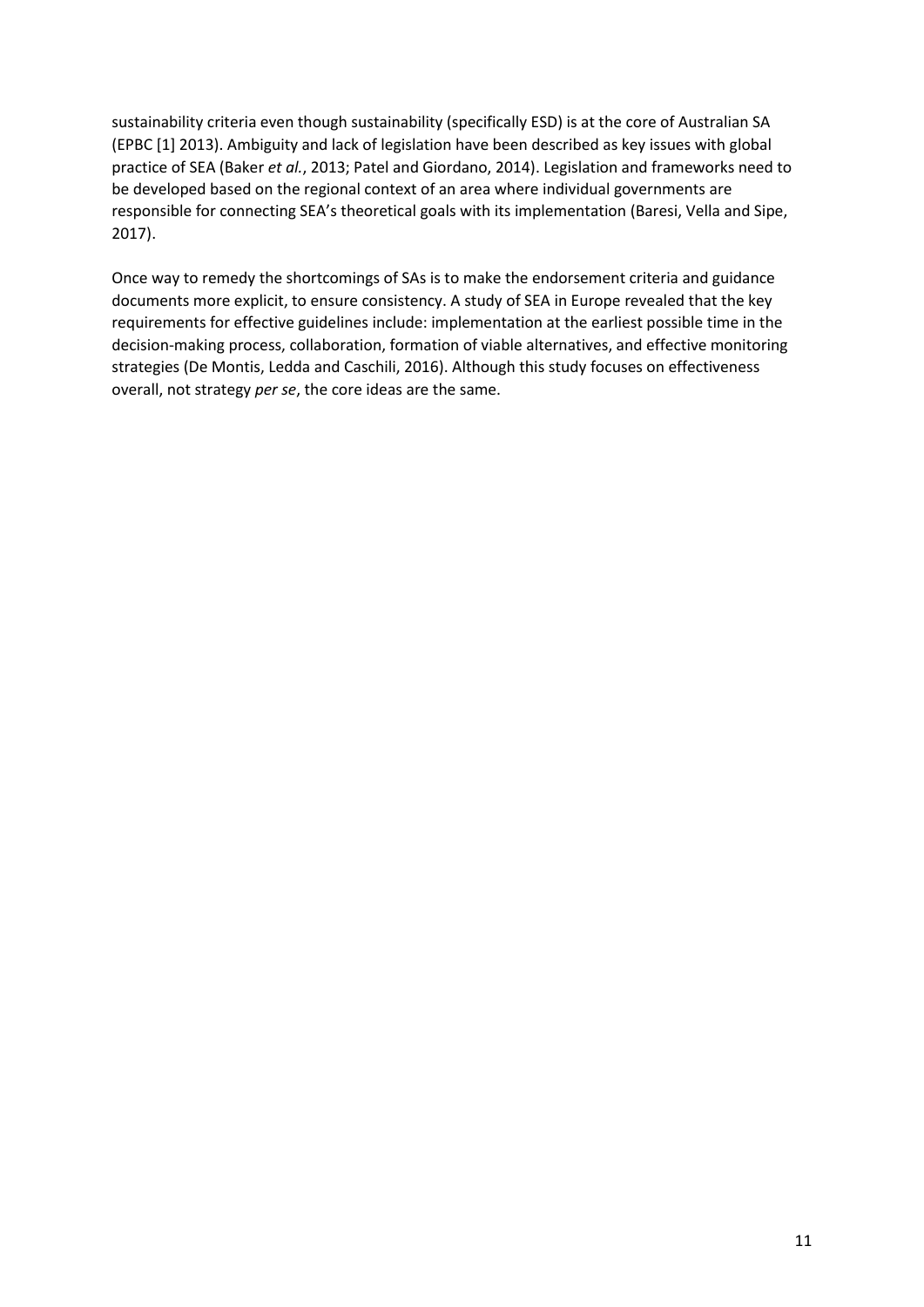### **References**

Baker, J. *et al.* (2013) 'Ecosystem services in environmental assessment - Help or hindrance?', *Environmental Impact Assessment Review*, 40, pp. 3–13. doi: https://doi.org/10.1016/j.eiar.2012.11.004.

Baresi, U., Vella, K. J. and Sipe, N. G. (2017) 'Bridging the divide between theory and guidance in strategic environmental assessment: A path for Italian regions', *Environmental Impact Assessment Review*, 62, pp. 14–24. doi: https://doi.org/10.1016/j.eiar.2016.09.002.

Beckwith, J. A. (2012) 'A social impact perspective on the Browse LNG Precinct strategic assessment in Western Australia', *Impact Assessment and Project Appraisal*. Taylor & Francis, 30(3), pp. 189– 194. doi: 10.1080/14615517.2012.715830.

Bidstrup, M. (2015) 'Life cycle thinking in impact assessment—Current practice and LCA gains', *Environmental Impact Assessment Review*, 54, pp. 72–79. doi: https://doi.org/10.1016/j.eiar.2015.05.003.

Bidstrup, M. and Hansen, A. M. (2014) 'The paradox of strategic environmental assessment', *Environmental Impact Assessment Review*, 47, pp. 29–35. doi: https://doi.org/10.1016/j.eiar.2014.03.005.

Bina, O. (2007) 'A critical review of the dominant lines of argumentation on the need for strategic environmental assessment', *Environmental Impact Assessment Review*. 27(7), pp. 585–606. doi: 10.1016/j.eiar.2007.05.003.

Cape, L. *et al.* (2018) 'Exploring pluralism – Different stakeholder views of the expected and realised value of strategic environmental assessment (SEA)', *Environmental Impact Assessment Review*, 69, pp. 32–41. doi: https://doi.org/10.1016/j.eiar.2017.11.005.

Chaker, A. *et al.* (2006) 'A review of strategic environmental assessment in 12 selected countries', *Environmental Impact Assessment Review*, 26(1), pp. 15–56. doi: https://doi.org/10.1016/j.eiar.2004.09.010.

Cherp, A., Watt, A. and Vinichenko, V. (2007) 'SEA and strategy formation theories: From three Ps to five Ps', *Environmental Impact Assessment Review*, 27(7), pp. 624–644. doi: https://doi.org/10.1016/j.eiar.2007.05.008.

Cooper, L. M. and Sheate, W. R. (2004) 'Integrating cumulative effects assessment into UK strategic planning: implications of the European Union SEA Directive', *Impact Assessment and Project Appraisal*. Taylor & Francis, 22(1), pp. 5–16. doi: 10.3152/147154604781766067.

Du, J. *et al.* (2012) 'Research on the alternatives in a strategic environmental assessmentbased on the extension theory', *Environmental Monitoring And Assessment*. 184(9), pp. 5807–5819. doi: 10.1007/s10661-011-2383-1.

EPBC [1] (2013) 'A Guide to Undertaking Strategic Assessments', *Department of Sustainability, Environment, Water, Population and Communities.* Australian Government

EPBC [2] (2013) 'Strategic Assessment Prospectus', *Department of Sustainability, Environment, Water, Population and Communities.* Australian Government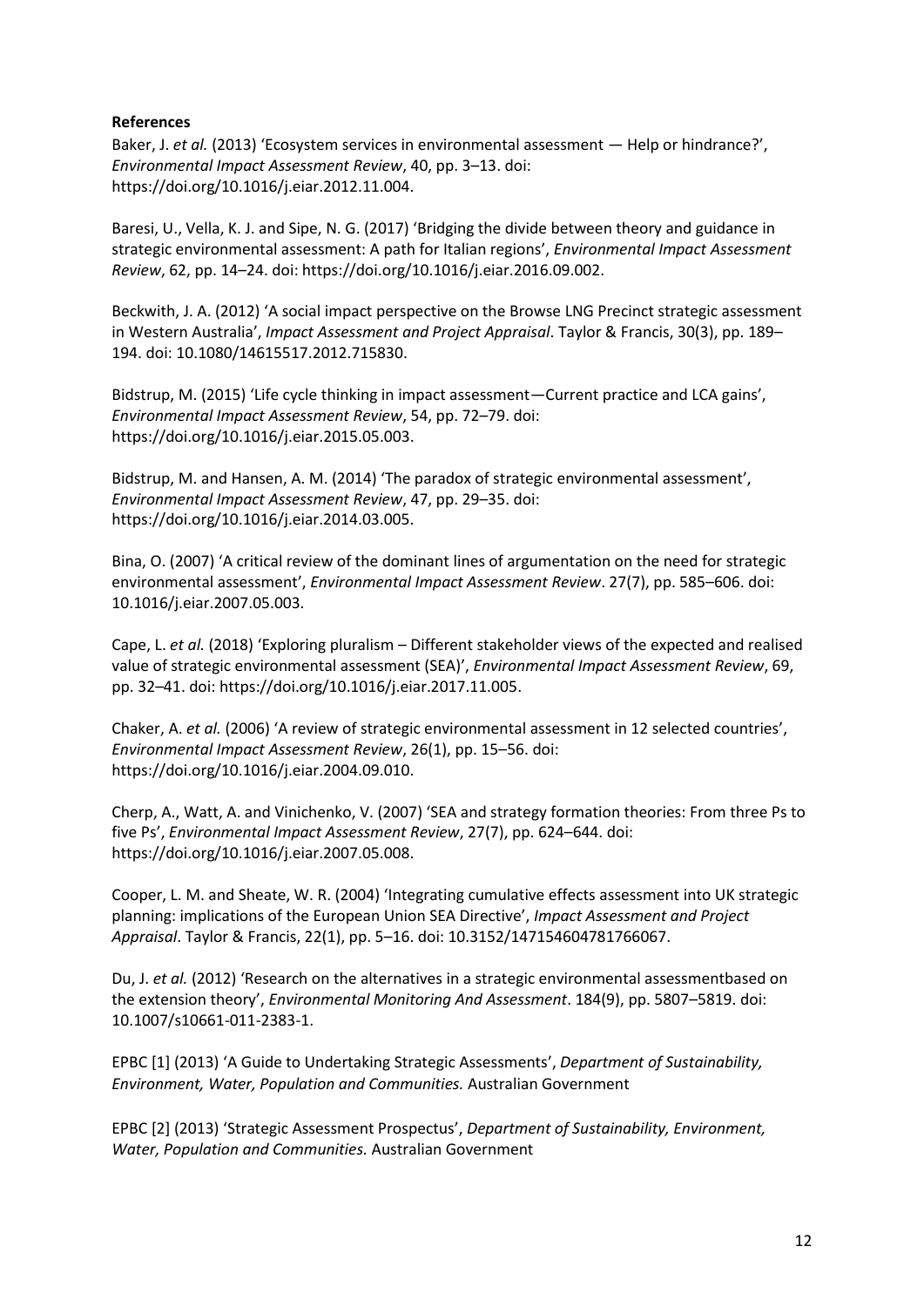Finnveden, G. *et al.* (2003) 'Strategic environmental assessment methodologies—applications within the energy sector', *Environmental Impact Assessment Review*, 23(1), pp. 91–123. doi: https://doi.org/10.1016/S0195-9255(02)00089-6.

Fischer, T. (2007) 'Theory and Practice of Strategic Environmental Assessment: Towards a More Systematic approach', *Earthscan.* London.

González, A. *et al.* (2011) 'Applying geographic information systems to support strategic environmental assessment: Opportunities and limitations in the context of Irish land-use plans', *Environmental Impact Assessment Review*, 31(3), pp. 368–381. doi: https://doi.org/10.1016/j.eiar.2010.12.001.

Honrado, J. P. *et al.* (2013) 'Can we infer about ecosystem services from EIA and SEA practice? A framework for analysis and examples from Portugal', *Environmental Impact Assessment Review*, 40, pp. 14–24. doi: https://doi.org/10.1016/j.eiar.2012.12.002.

João, E. (2007) 'A research agenda for data and scale issues in Strategic Environmental Assessment (SEA)', *Environmental Impact Assessment Review*, 27(5), pp. 479–491. doi: https://doi.org/10.1016/j.eiar.2007.02.009.

Kørnøv, L. (2009) 'Strategic Environmental Assessment as catalyst of healthier spatial planning: The Danish guidance and practice', *Environmental Impact Assessment Review*, 29(1), pp. 60–65. doi: https://doi.org/10.1016/j.eiar.2008.04.003.

Kumar, P., Esen, S. E. and Yashiro, M. (2013) 'Linking ecosystem services to strategic environmental assessment indevelopment policies', *Environmental Impact Assessment Review*. 40(SI), pp. 75–81. doi: 10.1016/j.eiar.2013.01.002.

Lamorgese, L. and Geneletti, D. (2013) 'Sustainability principles in strategic environmental assessment: A framework for analysis and examples from Italian urban planning', *Environmental Impact Assessment Review*, 42, pp. 116–126. doi: https://doi.org/10.1016/j.eiar.2012.12.004.

Lin, Y. *et al.* (2006) 'Strategic Environmental Assessment On The Shanghai Land Use Master Plan: A System Dynamics Approach', *Asian Geographer*. Routledge, 25(1–2), pp. 145–171. doi: 10.1080/10225706.2006.9684137.

Lobos, V. and Partidario, M. (2014) 'Theory versus practice in Strategic Environmental Assessment (SEA)', *Environmental Impact Assessment Review*. 360 PARK AVE SOUTH, NEW YORK, NY 10010-1710 USA: ELSEVIER SCIENCE INC, 48, pp. 34–46. doi: 10.1016/j.eiar.2014.04.004.

Marsden, S. (2016) 'Strategic environmental assessment of Australian offshore oil and gasdevelopment: Ecologically sustainable development or deregulation?', *Environmental And Planning Law Journal*. 33(1), pp. 21–30.

De Montis, A., Ledda, A. and Caschili, S. (2016) 'Overcoming implementation barriers: A method for designing Strategic Environmental Assessment guidelines', *Environmental Impact Assessment Review*. 61, pp. 78–87. doi: 10.1016/j.eiar.2016.07.006.

Morrison-Saunders, A. *et al.* (2014) 'Strengthening impact assessment: a call for integration and focus', *Impact Assessment And Project Appraisal*. 32(1), pp. 2–8. doi: 10.1080/14615517.2013.872841.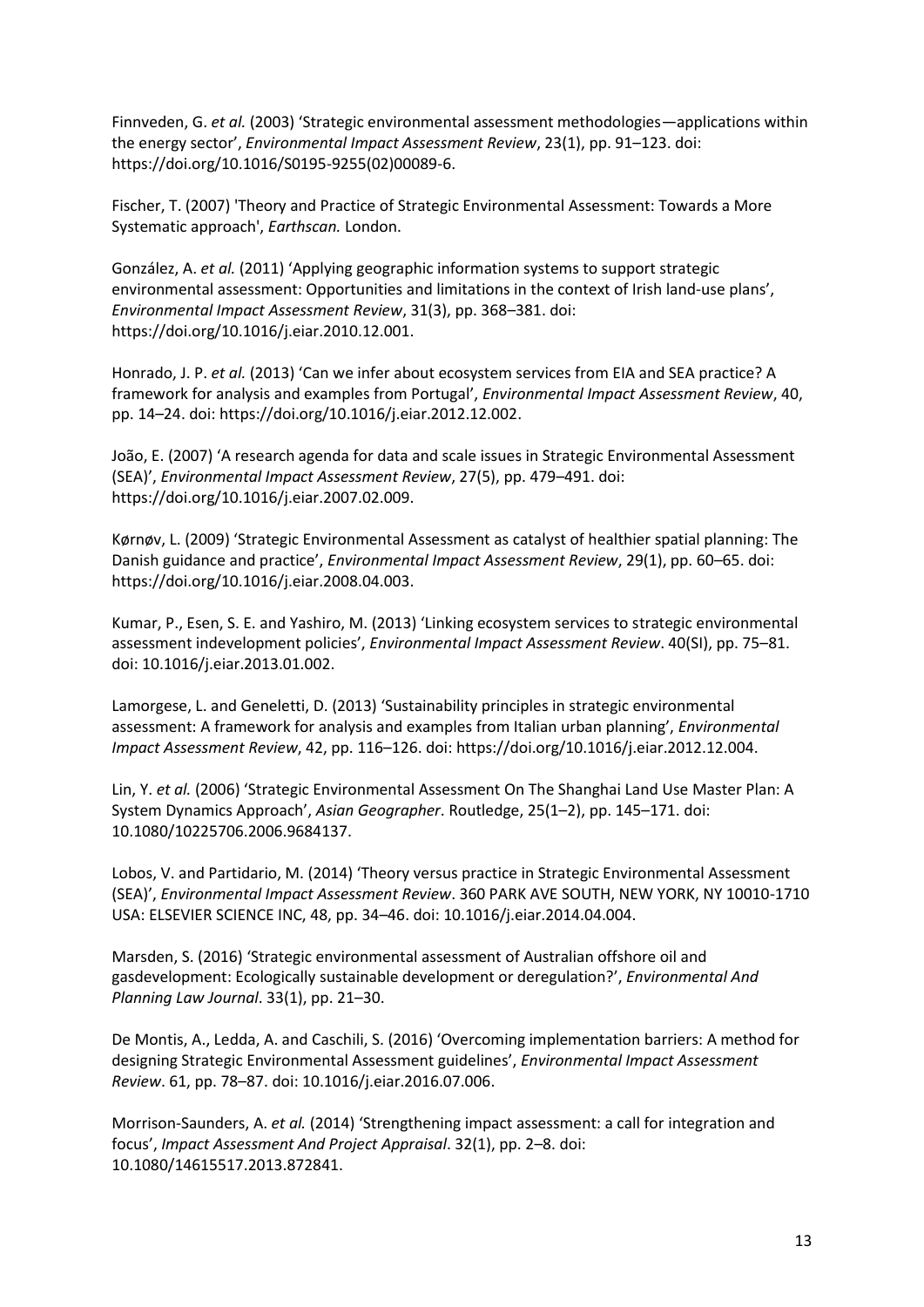Nieminen, M. and Hyytinen, K. (2015) 'Future-oriented impact assessment: Supporting strategic decision-making in complex socio-technical environments', *Evaluation*, 21(4), pp. 448–461. doi: 10.1177/1356389015606540.

Noble, B. and Nwanekezie, K. (2017) 'Conceptualizing strategic environmental assessment: Principles, approaches and research directions', *Environmental Impact Assessment Review*. 62, pp. 165–173. doi: 10.1016/j.eiar.2016.03.005.

OECD [1] (2006)' Applying Strategic Environmental Assessment' *OECD Publishing*. Paris.

OECD [2] (2006)' Applying Strategic Environmental Assessment to Develop Cooperation' *OECD Publishing*. Paris.

O'Faircheallaigh, C. (2015) 'ESD and community participation: the Strategic Assessment of theproposed Kimberley LNG Precinct, 2007-2013', *Australasian Journal Of Environmental Management*. 22(1, SI), pp. 46–61. doi: 10.1080/14486563.2014.999726.

Onyango, V. (2016) 'Enhancing environmental integration in strategic environmentalassessment (SEA): insight from sensitivity analysis', *Journal Of Environmental Planning And Management*. 59(7), pp. 1149–1167. doi: 10.1080/09640568.2015.1062745.

Onyango, V. and Schmidt, M. (2007) 'Towards a strategic environment assessment framework in Kenya: Highlighting areas for further scrutiny', *Management of Environmental Quality: An International Journal*, 18(3), pp. 309–328. doi: 10.1108/14777830710731761.

Partidário, M. R. (2007) 'Scales and associated data — What is enough for SEA needs?', *Environmental Impact Assessment Review*, 27(5), pp. 460–478. doi: https://doi.org/10.1016/j.eiar.2007.02.004.

Partidario, M. R. and Sheate, W. R. (2013) 'Knowledge brokerage - potential for increased capacities and shared power in impact assessment', *Environmental Impact Assessment Review*, 39, pp. 26–36. doi: https://doi.org/10.1016/j.eiar.2012.02.002.

Patel, S. and Giordano, T. (2014) 'Environmental assessments for the greening of public infrastructure inSouth Africa', *Development Southern Africa*. 31(5, SI), pp. 721–743. doi: 10.1080/0376835X.2014.937856.

Petts, J. (2004) 'Barriers to participation and deliberation in risk decisions: evidence from waste management', *Journal of Risk Research*. Routledge, 7(2), pp. 115–133. doi: 10.1080/1366987042000158695.

Pope, J. *et al.* (2018) 'Are current effectiveness criteria fit for purpose? Using acontroversial strategic assessment as a test case', *Environmental Impact Assessment Review*. pp. 34–44. doi: 10.1016/j.eiar.2018.01.004.

Sheate, W. R. and Partidário, M. R. (2010) 'Strategic approaches and assessment techniques— Potential for knowledge brokerage towards sustainability', *Environmental Impact Assessment Review*, 30(4), pp. 278–288. doi: https://doi.org/10.1016/j.eiar.2009.10.003.